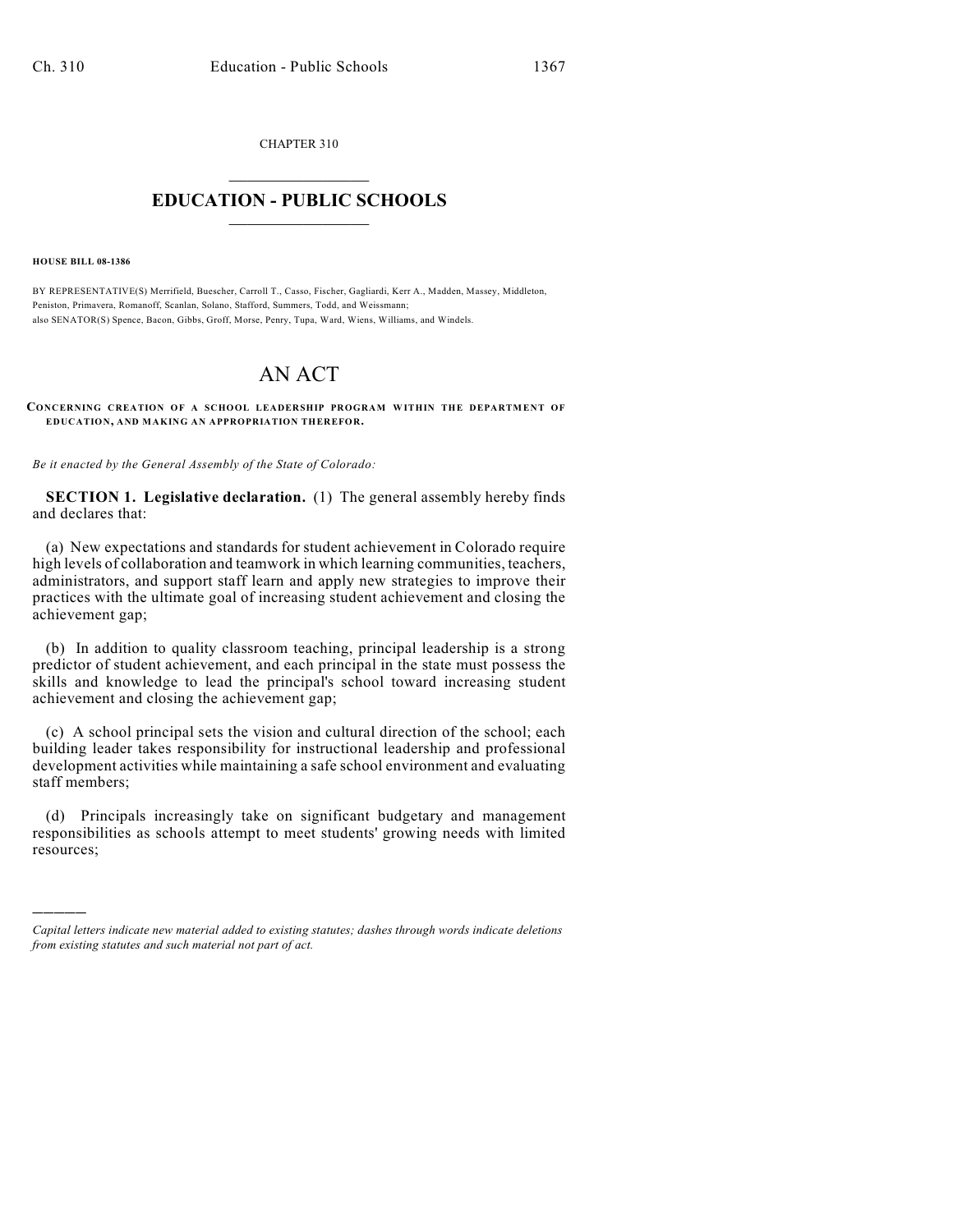(e) In recent years, various efforts toward education reform have placed growing demands on school principals to demonstrate leadership by producing tangible, measurable improvements in student achievement;

(f) Colorado has an insufficient number of highly qualified candidates for principal positions, and struggling schools, in particular, find it difficult to find highly qualified candidates to serve as principals;

(g) Although Colorado has a statutory process for licensing teachers and principals, the state does not have a comprehensive leadership development system that identifies, recruits, trains, and inducts persons who have a proven record of improving student performance and closing achievement gaps;

(h) The general assembly has resolved to align the public education system from preschool through postsecondary and workforce readiness, with an objective of universal proficiency for all students, and this alignment requires a renewed focus and emphasis on leadership in kindergarten through twelfth grade school administration; and

(i) A statewide investment in kindergarten through twelfth grade school administrative leadership will yield a high rate of return in the form of increased achievement by Colorado students.

The general assembly finds, therefore, that the state should create a comprehensive school leadership academy program within the department of education that includes:

(a) Coursework, coaching, and evaluation components that are aligned with state licensure standards; and

(b) Leadership and professional development for school principals.

**SECTION 2.** Title 22, Colorado Revised Statutes, is amended BY THE ADDITION OF A NEW ARTICLE to read:

## **ARTICLE 13 School Leadership Academy Program**

**22-13-101. Definitions.** AS USED IN THIS ARTICLE, UNLESS THE CONTEXT OTHERWISE REQUIRES:

(1) "BOARD" MEANS THE SCHOOL LEADERSHIP ACADEMY BOARD CREATED PURSUANT TO SECTION 22-13-103.

(2) "COMMISSIONER" MEANS THE OFFICE OF THE COMMISSIONER OF EDUCATION CREATED AND EXISTING PURSUANT TO SECTION 1 OF ARTICLE IX OF THE STATE CONSTITUTION.

(3) "DEPARTMENT" MEANS THE DEPARTMENT OF EDUCATION CREATED AND EXISTING PURSUANT TO SECTION 24-1-115, C.R.S.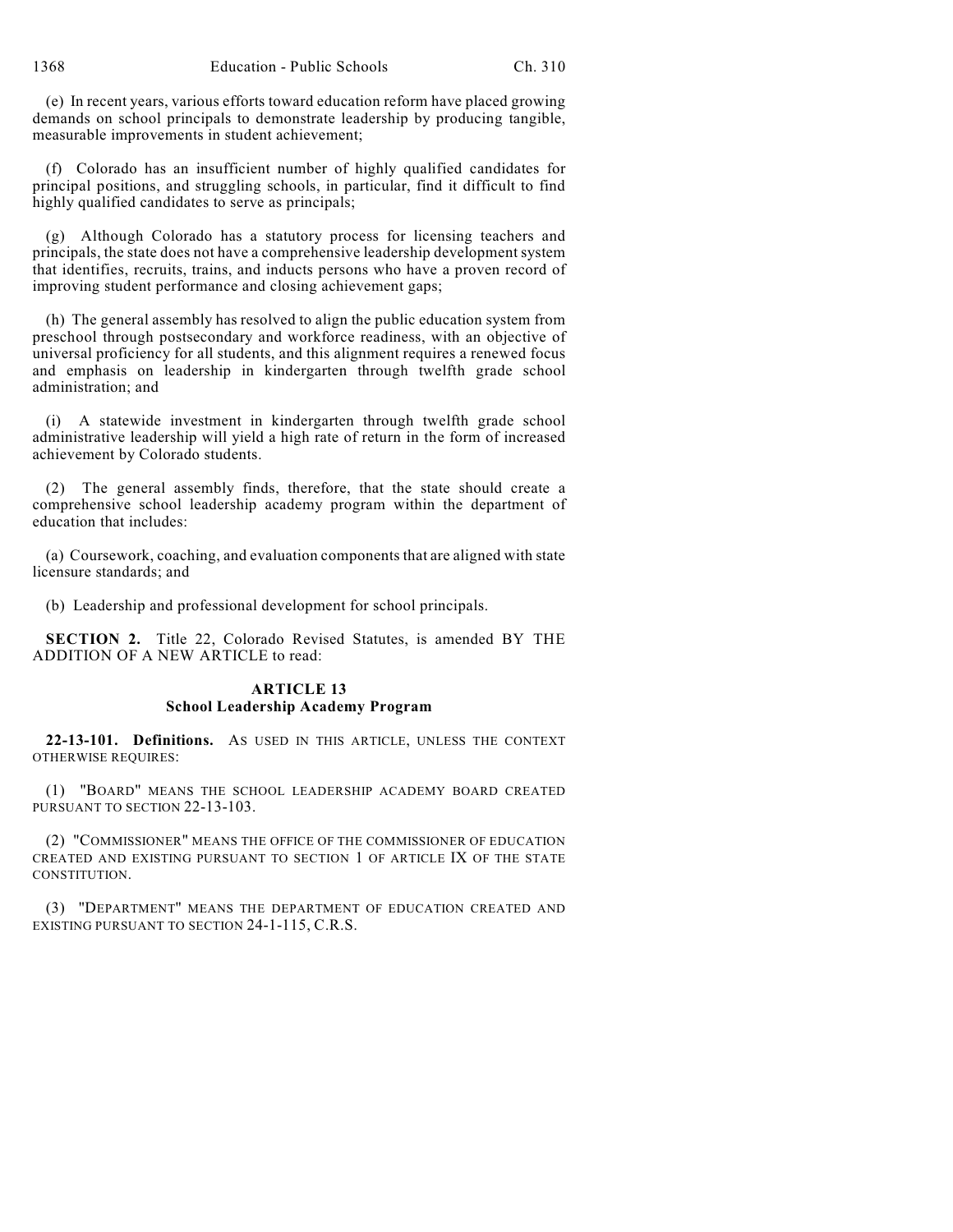(4) "PROGRAM" MEANS THE SCHOOL LEADERSHIP ACADEMY PROGRAM CREATED PURSUANT TO SECTION 22-13-102.

(5) "STATE BOARD" MEANS THE STATE BOARD OF EDUCATION CREATED AND EXISTING PURSUANT TO SECTION 1 OF ARTICLE IX OF THE STATE CONSTITUTION.

**22-13-102. School leadership academy program - created.** (1) THERE IS HEREBY CREATED WITHIN THE DEPARTMENT THE SCHOOL LEADERSHIP ACADEMY PROGRAM. THE PURPOSE OF THE PROGRAM IS TO PROVIDE A COMPREHENSIVE LEADERSHIP AND PROFESSIONAL DEVELOPMENT SYSTEM THAT IDENTIFIES, RECRUITS, TRAINS, AND INDUCTS QUALIFIED PERSONS FOR LEADERSHIP POSITIONS IN PUBLIC SCHOOLS. THE DEPARTMENT SHALL ADMINISTER THE PROGRAM IN ACCORDANCE WITH THIS ARTICLE.

(2) (a) THE DEPARTMENT MAY SOLICIT AND ACCEPT GIFTS, GRANTS, AND DONATIONS FROM PUBLIC AND PRIVATE SOURCES TO FUND THE PROGRAM.

(b) TO THE EXTENT PERMITTED BY LAW, THE DEPARTMENT MAY, AT ITS DISCRETION, DIRECT OTHER MONEYS TO FUND THE PROGRAM.

(c) NOTWITHSTANDING ANY PROVISION OF THIS ARTICLE TO THE CONTRARY, THE DEPARTMENT SHALL NOT TAKE ANY MEASURES TO IMPLEMENT THE PROGRAM UNTIL SUCH TIME AS THE DEPARTMENT HAS RECEIVED AT LEAST FIFTY THOUSAND DOLLARS FROM GIFTS, GRANTS, OR DONATIONS FOR THE PURPOSES OF THE PROGRAM.

(d) THE GENERAL ASSEMBLY HEREBY FINDS AND DECLARES THAT, FOR PURPOSES OF SECTION 17 OF ARTICLE IX OF THE STATE CONSTITUTION, THE PROGRAM IS AN IMPORTANT ELEMENT OF AN ACCOUNTABLE PROGRAM TO MEET STATE ACADEMIC STANDARDS AND THEREFORE MAY RECEIVE FUNDING FROM THE STATE EDUCATION FUND CREATED IN SECTION 17(4) OF ARTICLE IX OF THE STATE CONSTITUTION.

**22-13-103. School leadership academy board - created - duties - reports repeal.** (1) THERE IS HEREBY CREATED IN THE DEPARTMENT THE SCHOOL LEADERSHIP ACADEMY BOARD, WHICH SHALL CONSIST OF FOURTEEN MEMBERS APPOINTED BY THE COMMISSIONER AS FOLLOWS:

(a) ONE MEMBER WHO REPRESENTS THE DEPARTMENT;

(b) ONE MEMBER WHO IS A PRINCIPAL OF AN ELEMENTARY SCHOOL;

(c) ONE MEMBER WHO IS A PRINCIPAL OF A MIDDLE, JUNIOR HIGH, OR HIGH SCHOOL;

(d) ONE MEMBER WHO IS A SUPERINTENDENT OF A SCHOOL DISTRICT;

(e) ONE MEMBER WHO IS A DEAN OF AN EDUCATION PREPARATION PROGRAM AT A COLORADO INSTITUTION OF HIGHER EDUCATION;

(f) ONE MEMBER WHO REPRESENTS BOARDS OF COOPERATIVE SERVICES CREATED PURSUANT TO ARTICLE 5 OF THIS TITLE;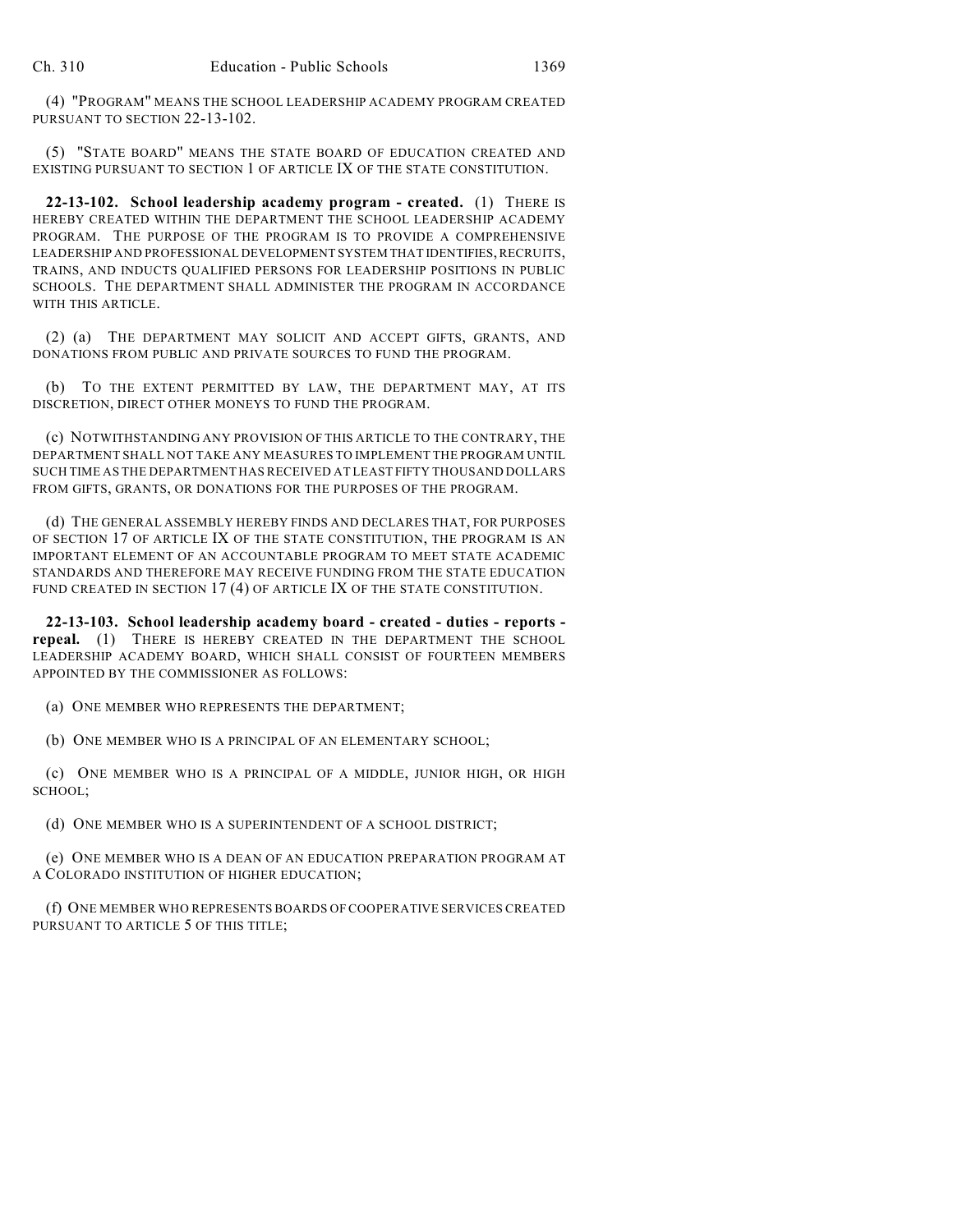(g) ONE MEMBER WHO REPRESENTS A STATEWIDE ASSOCIATION OF SCHOOL EXECUTIVES;

(h) ONE MEMBER WHO REPRESENTS A NATIONAL ORGANIZATION THAT PROVIDES PROFESSIONAL DEVELOPMENT TRAINING TO SCHOOL PRINCIPALS;

(i) ONE MEMBER WHO REPRESENTS A STATEWIDE ORGANIZATION OF TEACHERS;

(j) ONE MEMBER WHO REPRESENTS A STATEWIDE ORGANIZATION OF SCHOOL DISTRICT BOARDS OF EDUCATION; AND

(k) FOUR MEMBERS WHO SHALL BE APPOINTED AT THE DISCRETION OF THE COMMISSIONER.

(2) THE COMMISSIONER SHALL MAKE INITIAL APPOINTMENTS TO THE BOARD ON OR BEFORE SEPTEMBER 1, 2008.

(3) THE COMMISSIONER SHALL APPOINT A CHAIR, A VICE-CHAIR, AND A SECRETARY OF THE BOARD. THE DEPARTMENT MAY PROVIDE STAFF TO SUPPORT THE BOARD AS NECESSARY.

(4) EACH MEMBER OF THE BOARD SHALL SERVE A TERM OF THREE YEARS. THE COMMISSIONER MAY APPOINT ANY MEMBER OF THE BOARD TO SUCCEED HIMSELF OR HERSELF ON THE BOARD. VACANCIES SHALL BE FILLED BY APPOINTMENT OF THE COMMISSIONER.

(5) THE COMMISSIONER SHALL CONSIDER ETHNICITY, GENDER, AND GEOGRAPHIC REPRESENTATION IN APPOINTING THE MEMBERS OF THE BOARD.

(6) THE MEMBERS OF THE BOARD SHALL SERVE WITHOUT COMPENSATION; EXCEPT THAT THE DEPARTMENT MAY REIMBURSE A MEMBER OF THE BOARD FOR TRAVEL EXPENSES AT THE DISCRETION OF THE DEPARTMENT.

(7) (a) ON OR BEFORE JULY 1, 2009, THE BOARD SHALL ADOPT POLICIES AND PROCEDURES FOR THE PURPOSES OF THIS SECTION AND SUBMIT THE POLICIES AND PROCEDURES TO THE STATE BOARD FOR ITS APPROVAL PURSUANT TO SUBSECTION (12) OF THIS SECTION. THE BOARD SHALL IMMEDIATELY INCORPORATE ANY CHANGES TO THE POLICIES AND PROCEDURES THAT ARE RECOMMENDED BY THE STATE BOARD AFTER ITS REVIEW OF THE POLICIES AND PROCEDURES PURSUANT TO SUBSECTION (12) OF THIS SECTION.

(b) THE POLICIES AND PROCEDURES ADOPTED BY THE BOARD PURSUANT TO PARAGRAPH (a) OF THIS SUBSECTION (7) SHALL INCLUDE:

(I) MEASURES TO ENSURE THE AVAILABILITY OF THE PROGRAM TO INDIVIDUALS RESIDING IN RURAL SCHOOL DISTRICTS, INCLUDING BUT NOT LIMITED TO MEASURES TO FACILITATE INDIVIDUALS' PARTICIPATION IN THE PROGRAM VIA THE INTERNET; AND

(II) CRITERIA FOR THE DEPARTMENT TO USE IN SELECTING PARTICIPANTS FOR THE PRINCIPAL ACADEMY CREATED IN SECTION 22-13-104. THE CRITERIA SHALL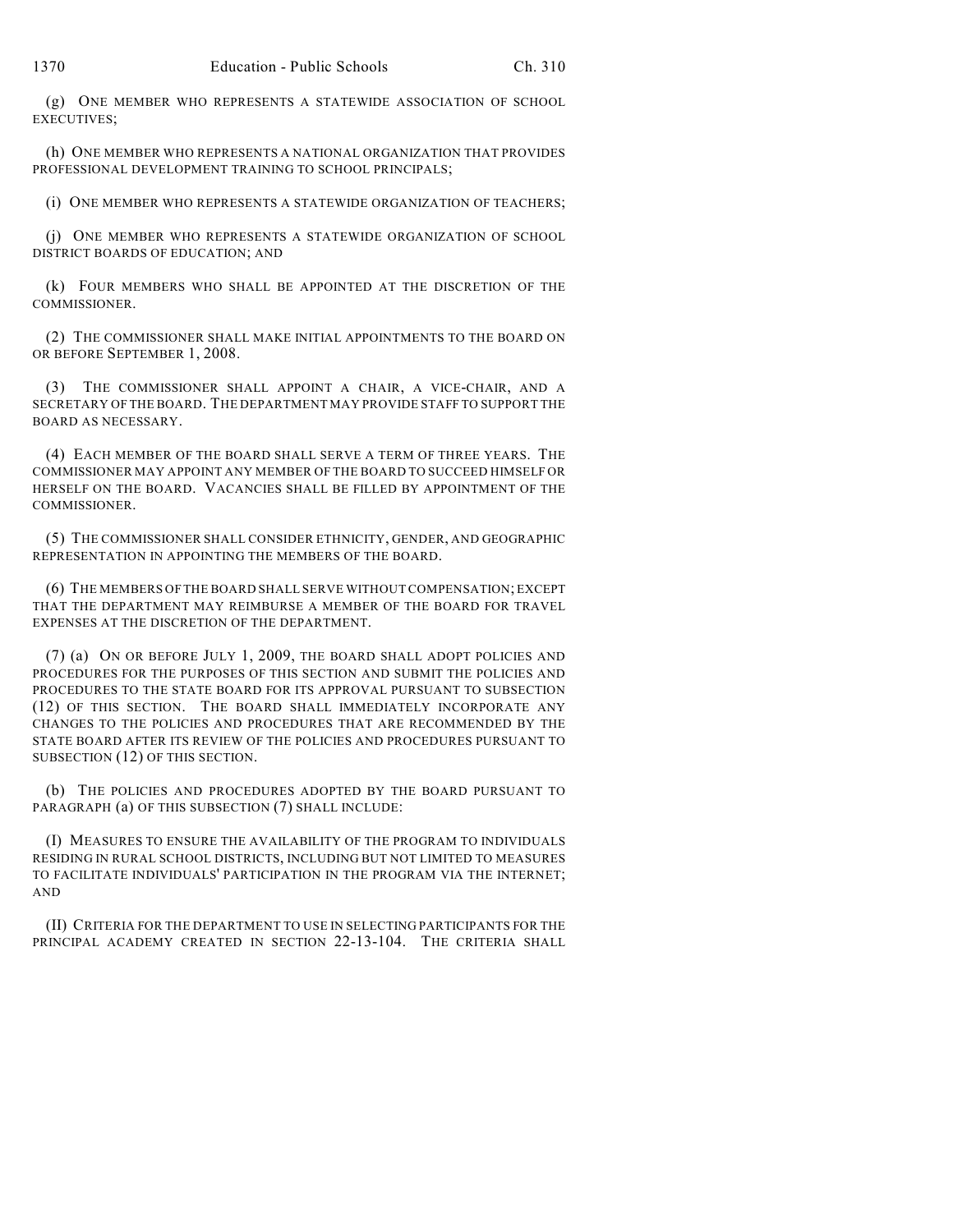INCLUDE CONSIDERATION OF:

(A) LIMITED PROGRAM RESOURCES; AND

(B) ETHNICITY, GENDER, AND GEOGRAPHIC REPRESENTATION.

(8) THE BOARD SHALL MEET AT LEAST TWICE EACH YEAR TO MONITOR THE PROGRESS OF THE PROGRAM AND REVIEW THE APPROPRIATENESS OF EXISTING POLICIES AND PROCEDURES ADOPTED BY THE BOARD PURSUANT TO SUBSECTION (7) OF THIS SECTION. THE BOARD MAY ADVISE THE STATE BOARD OR THE COMMISSIONER AT ANY TIME REGARDING ISSUES THAT REQUIRE THE TIMELY ATTENTION OF THE STATE BOARD OR THE COMMISSIONER.

(9) ON OR BEFORE JANUARY 1, 2009, THE BOARD SHALL SET FORTH CURRICULAR COMPONENTS FOR THE PROGRAM.

(10) ON AND AFTER JULY 1, 2009, PURSUANT TO SECTION 22-60.5-304 (3), THE BOARD SHALL ADVISE THE STATE BOARD CONCERNING THE PROMULGATION OF RULES AND REGULATIONS ESTABLISHING STANDARDS AND CRITERIA FOR THE APPROVAL OF PROPOSED INDUCTION PROGRAMS FOR INITIAL PRINCIPAL LICENSEES AND FOR THE REVIEW OF APPROVED INDUCTION PROGRAMS FOR INITIAL PRINCIPAL LICENSEES.

(11) (a) ON OR BEFORE FEBRUARY 1, 2010, AND ON OR BEFORE FEBRUARY 1 EACH YEAR THEREAFTER, THE BOARD SHALL REPORT TO THE COMMISSIONER AND TO THE EDUCATION COMMITTEES OF THE HOUSE OF REPRESENTATIVES AND THE SENATE, OR ANY SUCCESSOR COMMITTEES. THE BOARD SHALL MAKE THE REPORT PUBLICLY AVAILABLE THROUGH THE DEPARTMENT'S WEB SITE. THE REPORT SHALL, AT A MINIMUM, INCLUDE:

(I) A SUMMARY OF THE OPERATIONS AND ACTIVITIES OF THE PROGRAM DURING THE PRECEDING FISCAL YEAR, INCLUDING BUT NOT LIMITED TO DEMOGRAPHIC INFORMATION REGARDING THE PARTICIPANTS IN THE PROGRAM; AND

(II) RECOMMENDATIONS OF THE BOARD REGARDING MEASURES, IF ANY, THAT ARE REQUIRED TO ENSURE THAT THE LEADERSHIP AND PROFESSIONAL DEVELOPMENT SYSTEM PROVIDED BY THE PROGRAM ARE ALIGNED WITH CURRENT STANDARDS FOR PROFESSIONAL EDUCATOR LICENSES, INCLUDING BUT NOT LIMITED TO THE PROVISIONS OF SECTION 22-2-109 (6) AND ARTICLE 60.5 OF THIS TITLE.

(b) BEFORE MAKING RECOMMENDATIONS PURSUANT TO SUBPARAGRAPH (II) OF PARAGRAPH (a) OF THIS SUBSECTION (11), THE BOARD SHALL HOLD A PUBLIC HEARING FOR THE PURPOSE OF HEARING TESTIMONY FROM EDUCATION STAKEHOLDERS CONCERNING THE CONTENT OF THE RECOMMENDATIONS.

(12) ON OR BEFORE OCTOBER 1, 2009, THE STATE BOARD SHALL REVIEW THE POLICIES AND PROCEDURES ADOPTED BY THE SCHOOL LEADERSHIP ACADEMY BOARD PURSUANT TO SUBSECTION (7) OF THIS SECTION AND EITHER APPROVE OR RECOMMEND CHANGES TO THE POLICIES AND PROCEDURES.

(13) (a) THIS SECTION IS REPEALED, EFFECTIVE JULY 1, 2017.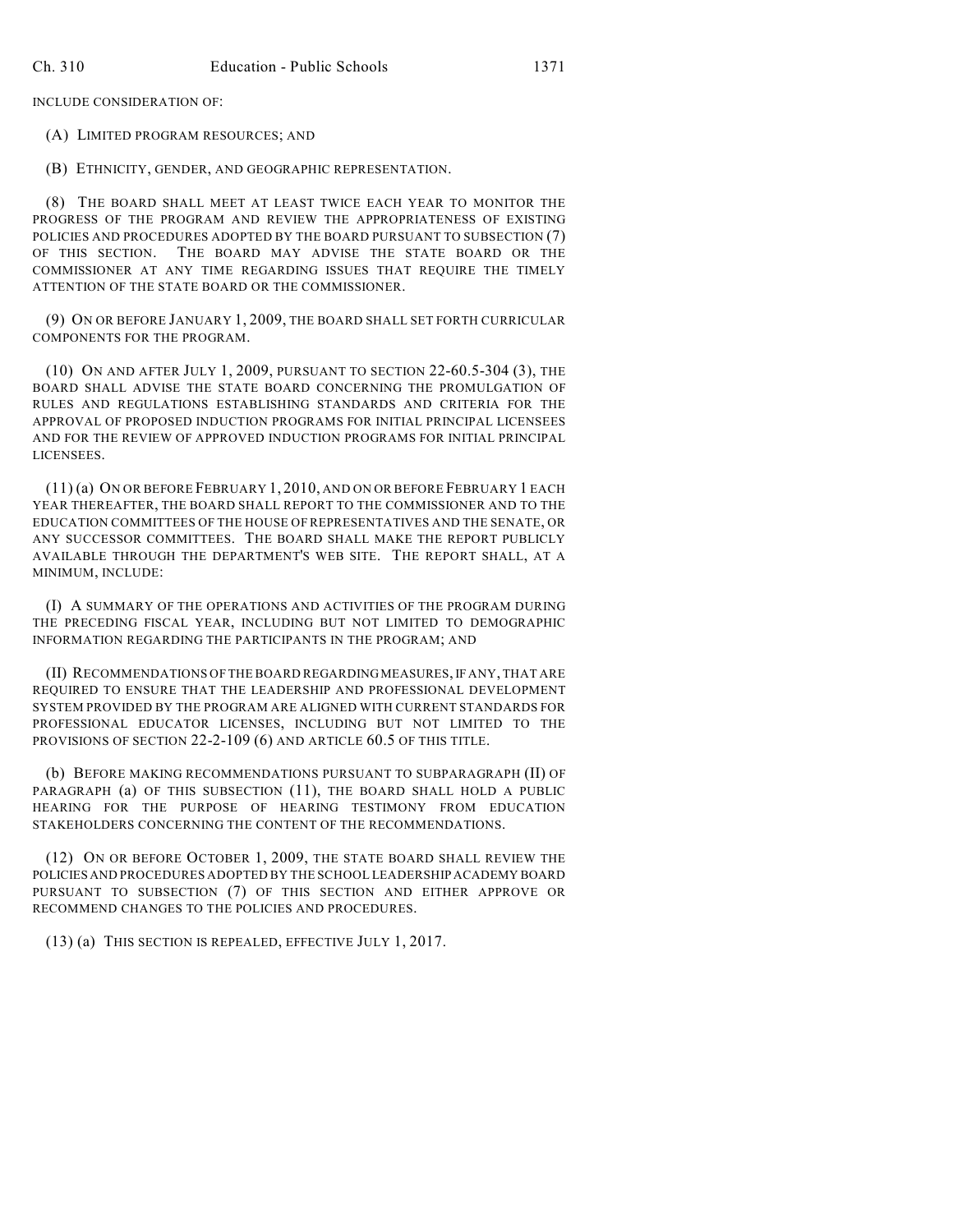(b) PRIOR TO SAID REPEAL, THE BOARD APPOINTED PURSUANT TO THIS SECTION SHALL BE REVIEWED AS PROVIDED IN SECTION 2-3-1203, C.R.S.

**22-13-104. Principal academy - created.** (1) THE PROGRAM SHALL INCLUDE A PRINCIPAL ACADEMY THAT SHALL INCLUDE THE FOLLOWING THREE COMPONENTS:

(a) A TRAINING PROGRAM FOR PRACTICING PRINCIPALS OF PUBLIC SCHOOLS WITHIN THE STATE; AND

(b) AN ENTRY-LEVEL TRAINING PROGRAM THAT IS ALIGNED WITH THE STANDARDS AND CRITERIA ESTABLISHED BY RULES AND REGULATIONS PROMULGATED BY THE STATE BOARD PURSUANT TO SECTION 22-60.5-304 (3) FOR THE APPROVAL OF PROPOSED INDUCTION PROGRAMS FOR INITIAL PRINCIPAL LICENSEES AND FOR THE REVIEW OF APPROVED INDUCTION PROGRAMS FOR INITIAL PRINCIPAL LICENSEES.

(2) A SCHOOL DISTRICT MAY NOMINATE AN INDIVIDUAL TO BE A PARTICIPANT IN THE PRINCIPAL ACADEMY, BUT A NOMINATION BY A SCHOOL DISTRICT SHALL NOT BE A PREREQUISITE TO AN INDIVIDUAL BECOMING A PARTICIPANT IN THE PROGRAM.

(3) IN SELECTING PARTICIPANTS FOR THE PRINCIPAL ACADEMY, THE DEPARTMENT SHALL USE THE CRITERIA ADOPTED BY THE BOARD PURSUANT TO SECTION 22-13-103 (7) (b).

**SECTION 3.** 2-3-1203 (3) (dd), Colorado Revised Statutes, is amended BY THE ADDITION OF A NEW SUBPARAGRAPH to read:

**2-3-1203. Sunset review of advisory committees.** (3) The following dates are the dates for which the statutory authorization for the designated advisory committees is scheduled for repeal:

(dd) July 1, 2017:

(X) THE SCHOOL LEADERSHIP ACADEMY BOARD, CREATED PURSUANT TO SECTION 22-13-103, C.R.S.

**SECTION 4.** 22-60.5-304 (3), Colorado Revised Statutes, is amended to read:

**22-60.5-304. Approved induction programs - initial principal licensees.** (3) (a) The state board of education shall, by rule and regulation, establish standards and criteria for the approval of proposed induction programs for initial principal licensees and for the review of approved induction programs for initial principal licensees. Such rules and regulations shall provide for such standards and criteria to be fully implemented on and after July 1, 1999, and shall provide for the gradual implementation of such standards and criteria over the five-year period prior to said date. Such standards and criteria shall, at a minimum, provide multiple approaches and options in regard to the provision of approved induction programs which take into consideration factors which the state board of education deems appropriate. Such factors shall include, but shall not be limited to, the setting categories and geographical location of school districts, the costs of providing approved induction programs, and the availability of state moneys to fund, in whole or in part, approved induction programs.